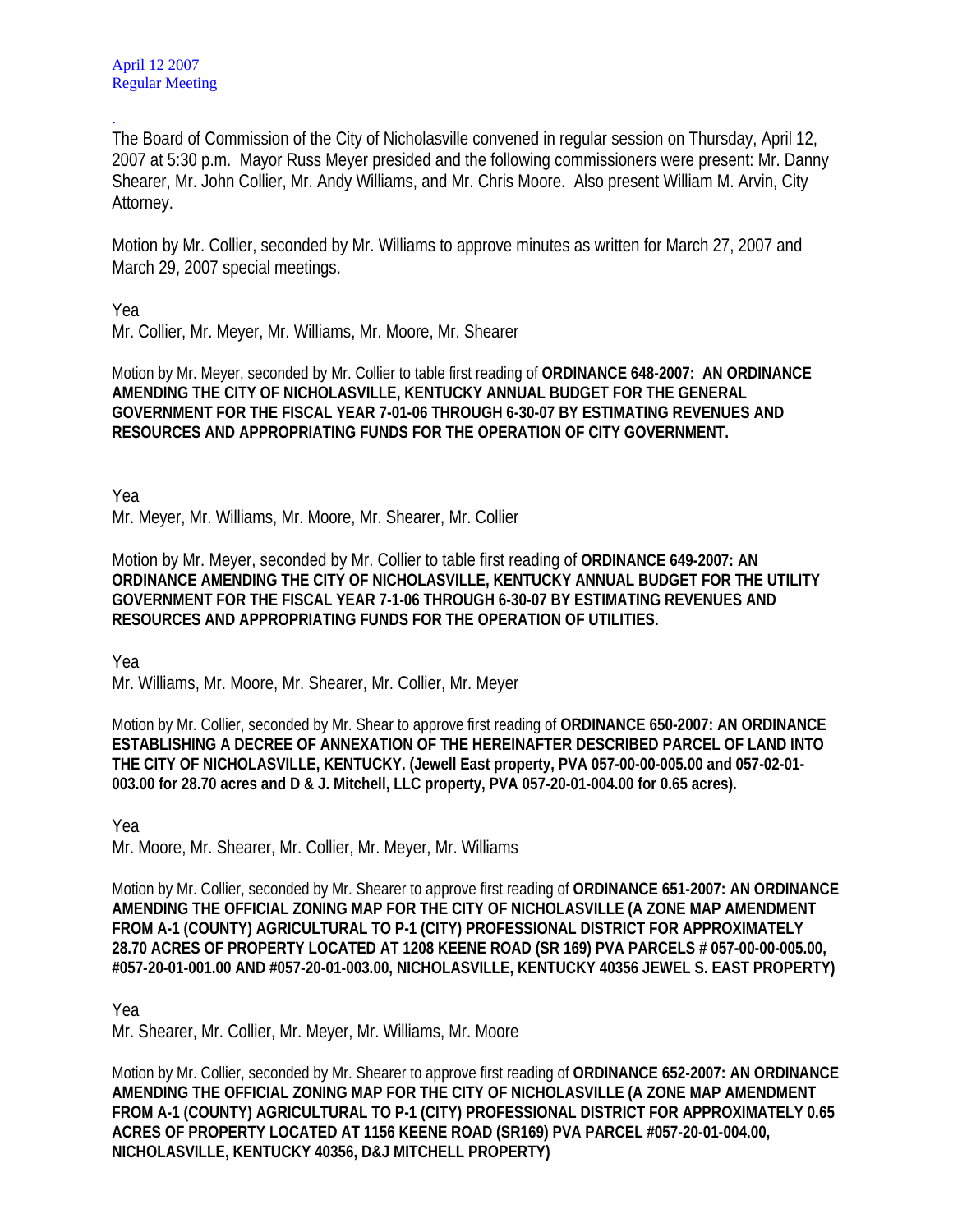.

Yea Mr. Collier, Mr. Meyer, Mr. Williams, Mr. Moore, Mr. Shearer

Motion by Mr. Collier seconded by Mr. Shearer to approve first reading of **ORDINANCE 653-2007: AN ORDINANCE AMENDING THE OFFICIAL ZONING MAP FOR THE CITY OF NICHOLASVILLE (A ZONE MAP AMENDMENT FROM R-1D (SINGLE FAMILY RESIDENTIAL) TO P-1 (PROFESSIONAL DISTRICT) FOR APPROXIMATELY 18.30 ACRES OF PROPERTY LOCATED ON KEENE ROAD (NORTH OF 1208 KEENE ROAD (SR 169), PVA PARCEL #057-00-00-004.00, NICHOLASVILLE, Kentucky 40356 (DAY 99 FAMILY LIMITED PARTNERSHIP PROPERTY)** 

## Yea

Mr. Meyer, Mr. Williams, Mr. Moore, Mr. Shearer, Mr. Collier

Motion by Mr. Moore, seconded by Mr. Collier to approve second reading of **ORDINANCE 644-2007: AN ORDINANCE AMENDING THE GENERAL SPECIFICATIONS FOR CONSTRUCTION OF WATER FACILITIES, SEWERAGE FACILITIES, STREETS, AND STORM DRAINAGE FACILITIES, CITY OF NICHOLASVILLE, KENTUCKY, SECTION III-3, STREETS (3) SURFACING (a) AND (b). (This Ordinance increases the minimum compacted depth of Class I binder for arterial and collector streets. It likewise establishes a minimum 10 inch thick slab of 3,500 psi concrete for arterial and collector streets.)** 

## Yea

Mr. Williams, Mr. Moore, Mr. Shearer, Mr. Collier, Mr. Meyer

Motion by Mr. Shearer, seconded by Mr. Moore to approve second reading of **ORDINANCE 645-2007: AN ORDINANCE AMENDING THE GENERAL SPECIFICATIONS FOR THE CONSTRUCTION OF WATER FACILITIES, SEWERAGE FACILITIES, STREETS, AND STORM DRAINAGE FACILITIES, CITY OF NICHOLASVILLE, KENTUCKY, SECTION 1-6, FIRE HYDRANTS. (This ordinance provides for all fire hydrants within the City of Nicholasville to meet the minimum flow and pressure requirements of 1,000 gpm at 20 psi residue pressure, to be flow tested and certified by an engineer to meet flow and pressure requirements. Provisions are made for hydrants outside the City limits along with other specifications.)** 

Yea

Mr. Moore, Mr. Shearer, Mr. Collier, Mr. Meyer, Mr. Williams

Motion by Mr. Collier, seconded by Mr. Moore to approve second reading of **ORDINANCE 646-2007: AN ORDINANCE AMENDING THE ZONING ORDINANCE, ARTICLE 7, APPLICATION OF REGULATIONS, SECTION 720 SCHEDULE OF DISTRICT REGULATIONS ADOPTED, R-1A SINGLE FAMILY RESIDENTIAL DISTRICT, ACCESSORY USES. (This ordinance defines accessory uses for R-1A single family residential districts, placing a limitation on the square footage as well as providing for storage sheds if there is no private ground. In-ground swimming pools shall be enclosed by a fence no less than four feet in height; all gates shall be self-closing and self-latching with latches placed at lease four feet above the ground.)** 

## Yea

Mr. Shearer, Mr. Collier, Mr. Meyer, Mr. Williams, Mr. Moore

Motion by Mr. Collier, seconded by Mr. Moore to approve second reading of **ORDINANCE 647-2007: AN ORDINANCE AMENDING THE NICHOLASVILLE ZONING ORDINANCE, ARTICLE 9, OFF-STREET PARKING & LOADING, SECTION 910 PARKING SPACE DIMENSIONS, MINIMUM DISTANCE AND SETBACKS. (This ordinance amends parking space dimensions, minimum distance and setback lines, to provide that parking**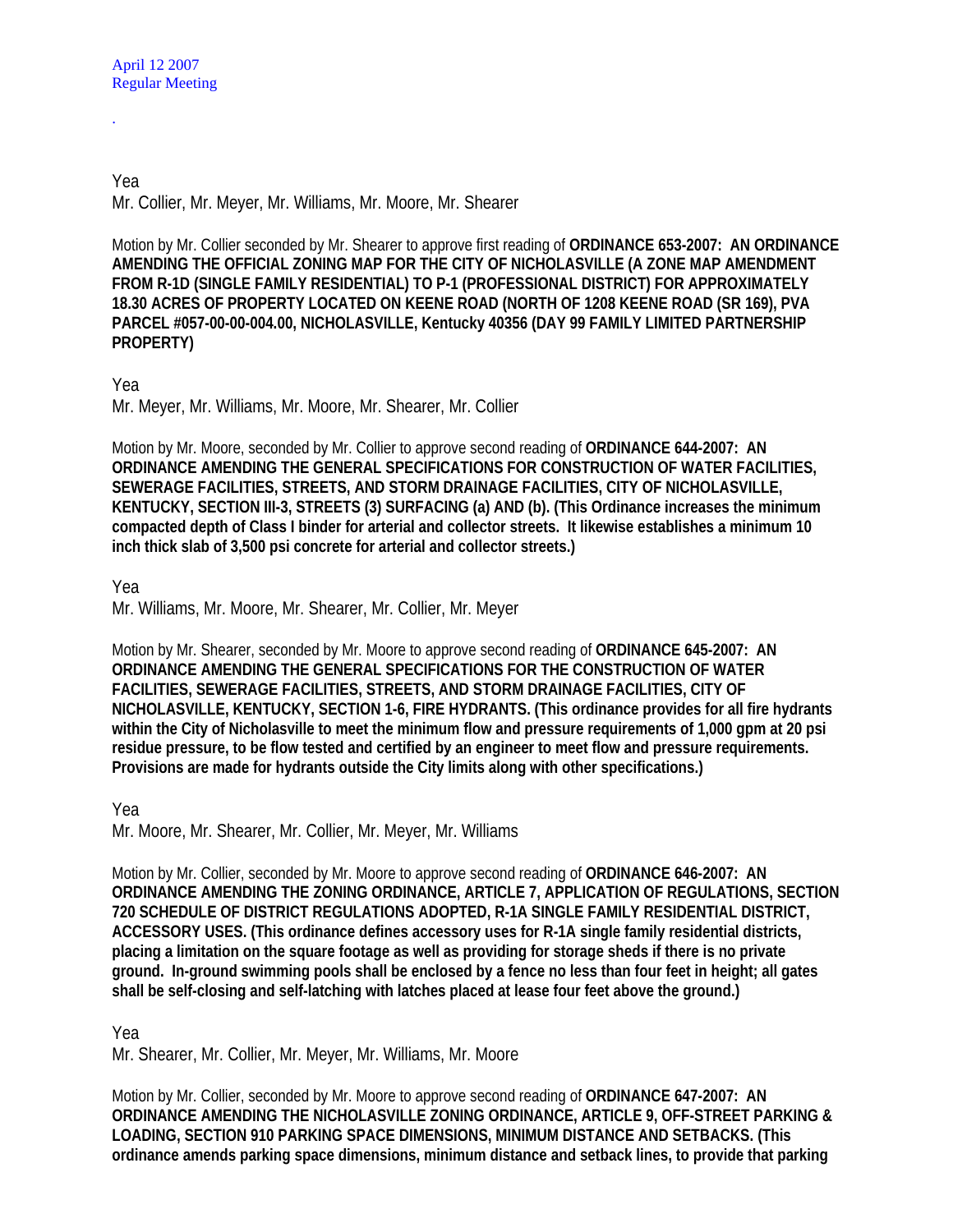. **spaces shall have minimum rectangular dimensions of not less than nine feet in width and 19 feet in length for ninety degree parking, nine feet in width and 23 feet in length for parallel parking, nine feet in width and 19 feet in length for sixty degree parking and nine feet in width and 19 feet in length for forth-five degree parking.)** 

Yea

Mr. Collier, Mr. Meyer, Mr. Williams, Mr. Moore, Mr. Shearer

Motion by Mr. Collier, seconded by Mr. Shearer to authorize the Mayor to sign the Contract between the City of Nicholasville, Jessamine County Fiscal Court and the YMCA of Central Kentucky for management services for the operation of the of the swimming pool.

Motion withdrawn by Mr. Shearer and Mr. Collier

Motion by Mr. Collier, seconded by Mr. Shearer to table authorizing the Mayor to sign the Contract between the City of Nicholasville, Jessamine County Fiscal Court and the YMCA of Central Kentucky for management services for the operation of the of the swimming pool until the April 26, 2007 regular meeting.

Yea

Mr. Meyer, Mr. Williams, Mr. Moore, Mr. Shearer, Mr. Collier

Motion by Mr. Collier, seconded by Mr. Shearer to authorize the Mayor to sign a Proclamation proclaiming April 15 – 21, 2007 as National Volunteer Week.

Yea

Mr. Williams, Mr. Moore, Mr. Shearer, Mr. Collier, Mr. Meyer

Motion by Mr. Moore, seconded by Mr. Collier to change Martin Kazuke position of Lieutenant from temporary to permanent in the Fire Department.

Yea

Mr. Moore, Mr. Shearer, Mr. Collier, Mr. Meyer, Mr. Williams

Rita Randall, Human Resource Officer ask that the meeting minutes reflect the hire date of Gary Bowen as March 26, 2007.

Motion by Mr. Collier, seconded by Mr. Shearer to authorize the Mayor to sign finance documents for the Nicholasville Housing Authority Rehab Project for 404 and 406 East Maple Street not to exceed \$268,000 with Citizens National Bank of Jessamine County for a five-year loan with semi-annual payments at a fixed rate of 5.5%.

Yea

Mr. Shearer, Mr. Collier, Mr. Meyer, Mr. Williams, Mr. Moore

Motion by Mr. Collier, seconded by Mr. Shearer to approve accounts payable as listed in the amount of \$1,077,961.75.